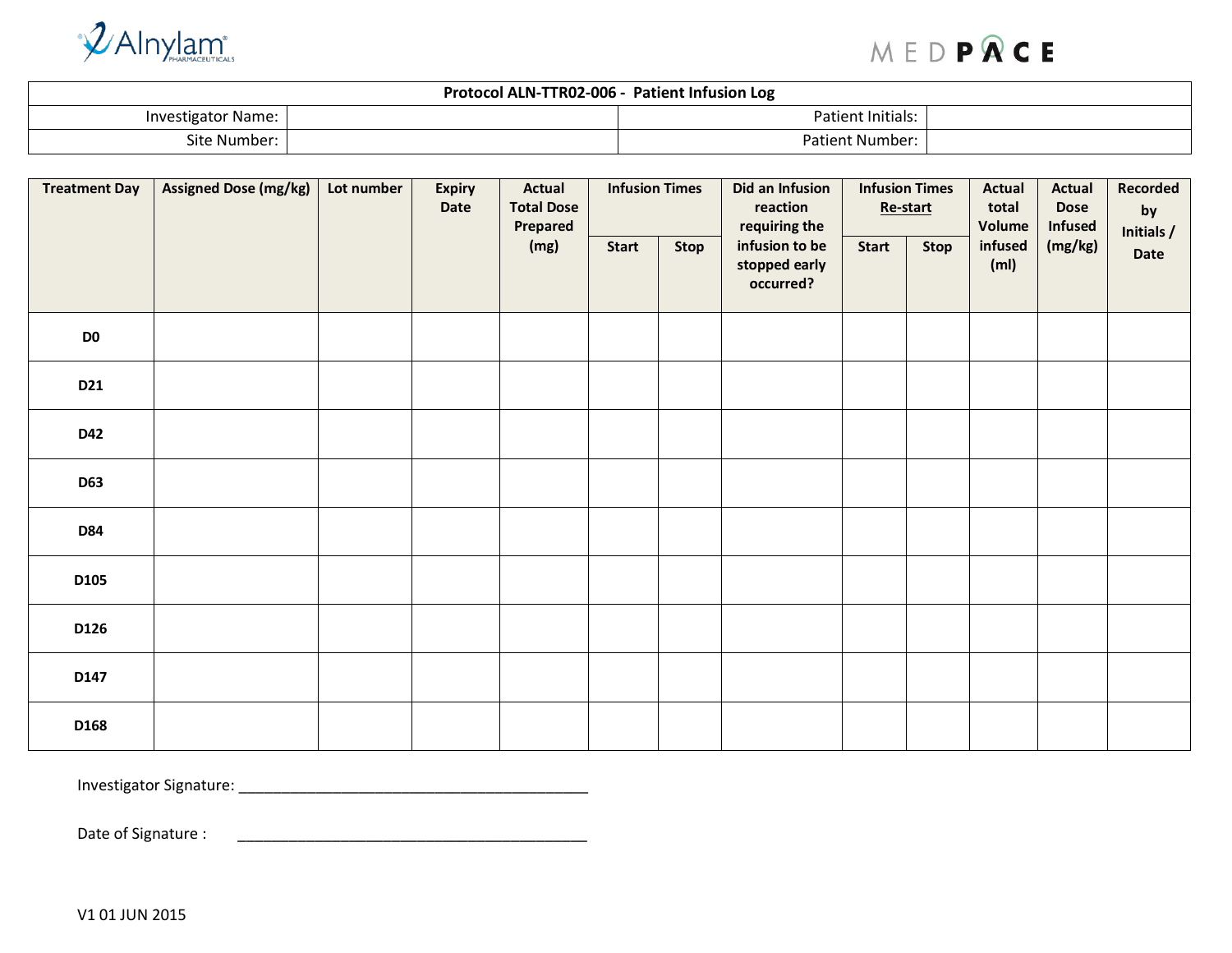

## MEDPRCE

| Protocol ALN-TTR02-006 -<br><b>Patient Infusion Log</b> |  |                        |  |  |  |  |  |  |  |
|---------------------------------------------------------|--|------------------------|--|--|--|--|--|--|--|
| Investigator Name: I                                    |  | Patient Initials:      |  |  |  |  |  |  |  |
| Site Number:                                            |  | <b>Patient Number:</b> |  |  |  |  |  |  |  |

| <b>Treatment Day</b> | <b>Assigned Dose (mg/kg)</b> | Lot number | <b>Expiry</b><br>Date | <b>Actual</b><br><b>Total Dose</b><br>Prepared | <b>Infusion Times</b> |                                              | Did an Infusion<br>reaction<br>requiring the | <b>Infusion Times</b><br>Re-start |                              | <b>Actual</b><br>total<br>Volume | <b>Actual</b><br><b>Dose</b><br>Infused | Recorded<br>by<br>Initials / |
|----------------------|------------------------------|------------|-----------------------|------------------------------------------------|-----------------------|----------------------------------------------|----------------------------------------------|-----------------------------------|------------------------------|----------------------------------|-----------------------------------------|------------------------------|
|                      |                              |            | (mg)                  | Start                                          | <b>Stop</b>           | infusion to be<br>stopped early<br>occurred? | <b>Start</b>                                 | Stop                              | infused<br>(m <sub>l</sub> ) | (mg/kg)                          | Date                                    |                              |
| D189                 |                              |            |                       |                                                |                       |                                              |                                              |                                   |                              |                                  |                                         |                              |
| D210                 |                              |            |                       |                                                |                       |                                              |                                              |                                   |                              |                                  |                                         |                              |
| D231                 |                              |            |                       |                                                |                       |                                              |                                              |                                   |                              |                                  |                                         |                              |
| D252                 |                              |            |                       |                                                |                       |                                              |                                              |                                   |                              |                                  |                                         |                              |
| D273                 |                              |            |                       |                                                |                       |                                              |                                              |                                   |                              |                                  |                                         |                              |
| D294                 |                              |            |                       |                                                |                       |                                              |                                              |                                   |                              |                                  |                                         |                              |
| D315                 |                              |            |                       |                                                |                       |                                              |                                              |                                   |                              |                                  |                                         |                              |
| D336                 |                              |            |                       |                                                |                       |                                              |                                              |                                   |                              |                                  |                                         |                              |
| D357                 |                              |            |                       |                                                |                       |                                              |                                              |                                   |                              |                                  |                                         |                              |

Investigator Signature: \_\_\_\_\_\_\_\_\_\_\_\_\_\_\_\_\_\_\_\_\_\_\_\_\_\_\_\_\_\_\_\_\_\_\_\_\_\_\_\_\_

Date of Signature : \_\_\_\_\_\_\_\_\_\_\_\_\_\_\_\_\_\_\_\_\_\_\_\_\_\_\_\_\_\_\_\_\_\_\_\_\_\_\_\_\_

V1 01 JUN 2015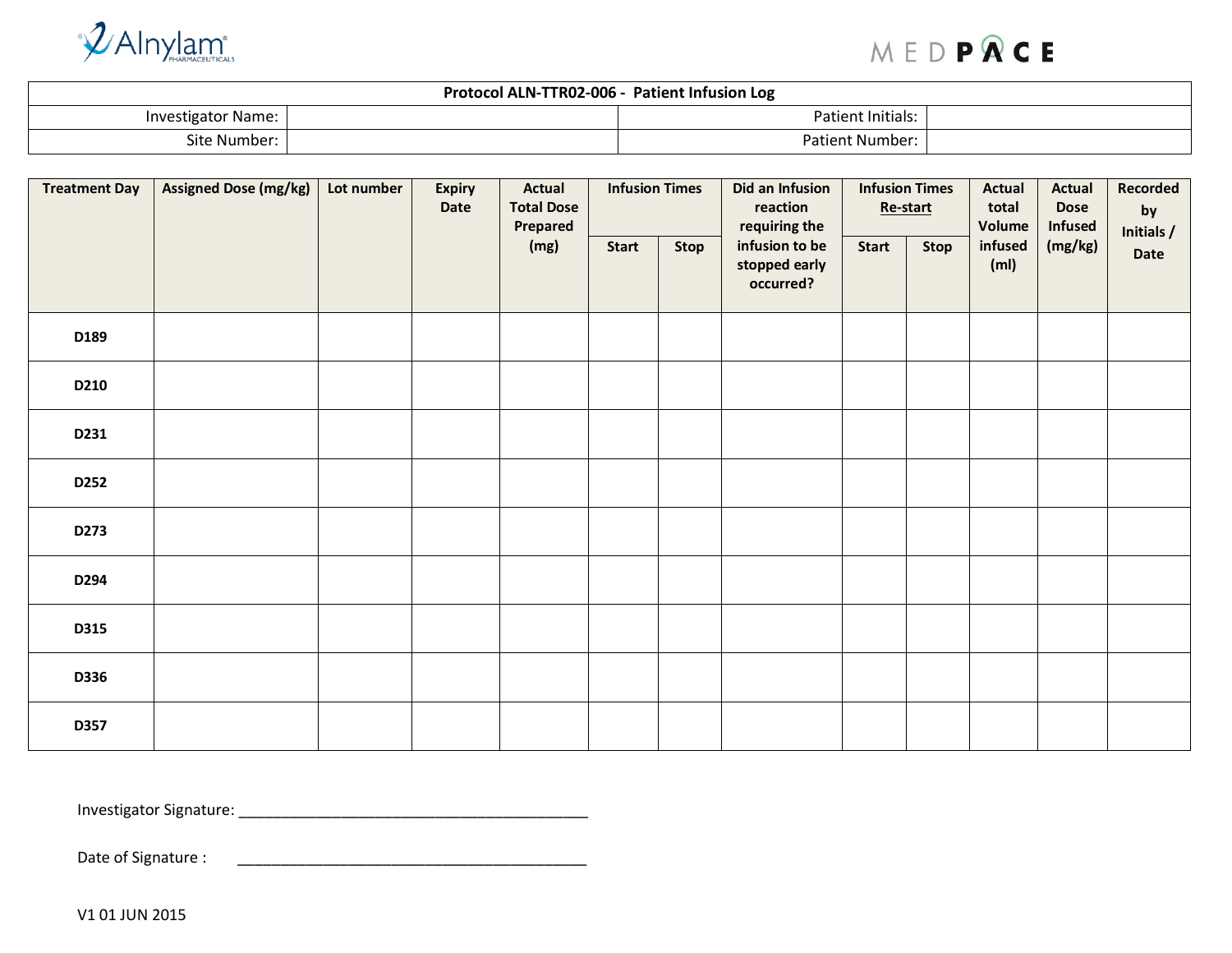



| Protocol ALN-TTR02-006 -<br><b>Patient Infusion Log</b> |  |                        |  |  |  |  |  |  |  |
|---------------------------------------------------------|--|------------------------|--|--|--|--|--|--|--|
| <b>Investigator Name:</b>                               |  | Patient Initials:      |  |  |  |  |  |  |  |
| Site Number:                                            |  | <b>Patient Number:</b> |  |  |  |  |  |  |  |

| <b>Treatment Day</b> | <b>Assigned Dose (mg/kg)</b> | Lot number | <b>Expiry</b><br>Date | Actual<br><b>Total Dose</b><br>Prepared | <b>Infusion Times</b> |                                              | Did an Infusion<br>reaction<br>requiring the | <b>Infusion Times</b><br>Re-start |                              | <b>Actual</b><br>total<br>Volume | <b>Actual</b><br><b>Dose</b><br><b>Infused</b> | Recorded<br>by<br>Initials / |
|----------------------|------------------------------|------------|-----------------------|-----------------------------------------|-----------------------|----------------------------------------------|----------------------------------------------|-----------------------------------|------------------------------|----------------------------------|------------------------------------------------|------------------------------|
|                      |                              |            | (mg)                  | <b>Start</b>                            | <b>Stop</b>           | infusion to be<br>stopped early<br>occurred? | <b>Start</b>                                 | Stop                              | infused<br>(m <sub>l</sub> ) | (mg/kg)                          | Date                                           |                              |
| D378                 |                              |            |                       |                                         |                       |                                              |                                              |                                   |                              |                                  |                                                |                              |
| D399                 |                              |            |                       |                                         |                       |                                              |                                              |                                   |                              |                                  |                                                |                              |
| D420                 |                              |            |                       |                                         |                       |                                              |                                              |                                   |                              |                                  |                                                |                              |
| D441                 |                              |            |                       |                                         |                       |                                              |                                              |                                   |                              |                                  |                                                |                              |
| D462                 |                              |            |                       |                                         |                       |                                              |                                              |                                   |                              |                                  |                                                |                              |
| D483                 |                              |            |                       |                                         |                       |                                              |                                              |                                   |                              |                                  |                                                |                              |
| <b>D504</b>          |                              |            |                       |                                         |                       |                                              |                                              |                                   |                              |                                  |                                                |                              |
| <b>D525</b>          |                              |            |                       |                                         |                       |                                              |                                              |                                   |                              |                                  |                                                |                              |
| D546                 |                              |            |                       |                                         |                       |                                              |                                              |                                   |                              |                                  |                                                |                              |

Investigator Signature: \_\_\_\_\_\_\_\_\_\_\_\_\_\_\_\_\_\_\_\_\_\_\_\_\_\_\_\_\_\_\_\_\_\_\_\_\_\_\_\_\_

Date of Signature : \_\_\_\_\_\_\_\_\_\_\_\_\_\_\_\_\_\_\_\_\_\_\_\_\_\_\_\_\_\_\_\_\_\_\_\_\_\_\_\_\_

V1 01 JUN 2015